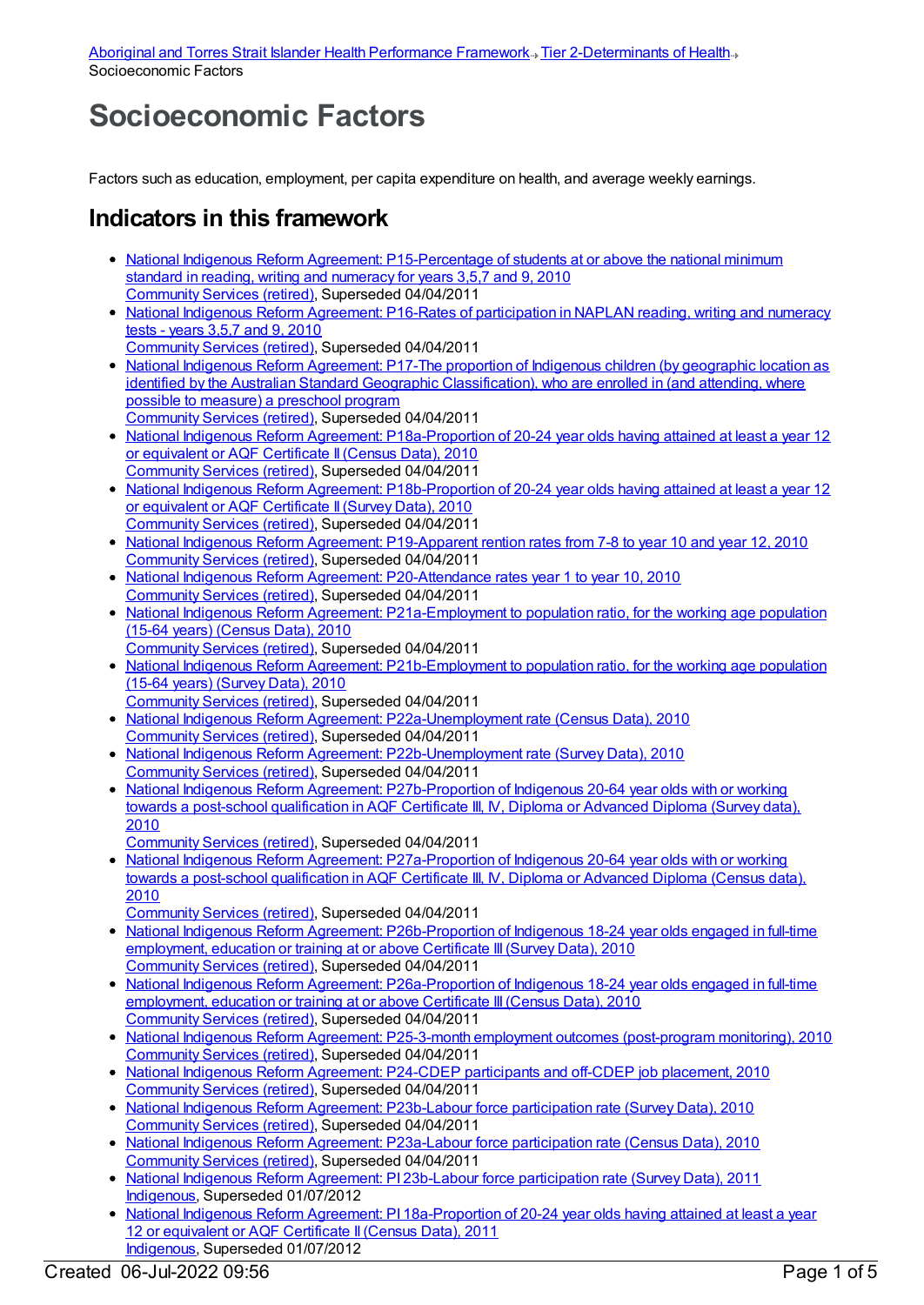- National Indigenous Reform Agreement: PI [18b-Proportion](https://meteor.aihw.gov.au/content/425787) of 20-24 year olds having attained at least a year 12 or equivalent or AQF Certificate II (Survey Data), 2011 [Indigenous](https://meteor.aihw.gov.au/RegistrationAuthority/6), Superseded 01/07/2012
- National Indigenous Reform Agreement: PI [19-Apparent](https://meteor.aihw.gov.au/content/425789) retention rates from 7/8 to year 10 and year 12, 2011 [Indigenous](https://meteor.aihw.gov.au/RegistrationAuthority/6), Superseded 01/07/2012
- National Indigenous Reform Agreement: PI [20-Attendance](https://meteor.aihw.gov.au/content/425791) rates year 1 to year 10, 2011 [Indigenous](https://meteor.aihw.gov.au/RegistrationAuthority/6), Superseded 01/07/2012
- National Indigenous Reform Agreement: PI [15-Percentage](https://meteor.aihw.gov.au/content/425777) of students at or above the national minimum standard in reading, writing and numeracy for years 3,5,7 and 9, 2011 [Indigenous](https://meteor.aihw.gov.au/RegistrationAuthority/6), Superseded 01/07/2012
- National Indigenous Reform Agreement: PI 16-Rates of [participation](https://meteor.aihw.gov.au/content/425781) in NAPLAN reading, writing and numeracy tests - years 3,5,7 and 9, 2011 [Indigenous](https://meteor.aihw.gov.au/RegistrationAuthority/6), Superseded 01/07/2012
- National Indigenous Reform Agreement: PI [21a-Employment](https://meteor.aihw.gov.au/content/425793) to population ratio, for the working age population (15-64 years) (Census Data), 2011 [Indigenous](https://meteor.aihw.gov.au/RegistrationAuthority/6), Superseded 01/07/2012
- National Indigenous Reform Agreement: PI [21b-Employment](https://meteor.aihw.gov.au/content/425795) to population ratio, for the working age population (15-64 years) (Survey Data), 2011 [Indigenous](https://meteor.aihw.gov.au/RegistrationAuthority/6), Superseded 01/07/2012
- National Indigenous Reform Agreement: PI [22a-Unemployment](https://meteor.aihw.gov.au/content/425797) rate (Census Data), 2011 [Health](https://meteor.aihw.gov.au/RegistrationAuthority/12), Superseded 31/10/2011 [Indigenous](https://meteor.aihw.gov.au/RegistrationAuthority/6), Superseded 01/07/2012
- National Indigenous Reform Agreement: PI [22b-Unemployment](https://meteor.aihw.gov.au/content/425799) rate (Survey Data), 2011 [Indigenous](https://meteor.aihw.gov.au/RegistrationAuthority/6), Superseded 01/07/2012
- National Indigenous Reform [Agreement:](https://meteor.aihw.gov.au/content/425805) PI 24-CDEP participants and off-CDEP job placement, 2011 [Indigenous](https://meteor.aihw.gov.au/RegistrationAuthority/6), Superseded 01/07/2012
- National Indigenous Reform Agreement: PI 23a-Labour force [participation](https://meteor.aihw.gov.au/content/425801) rate (Census Data), 2011 [Indigenous](https://meteor.aihw.gov.au/RegistrationAuthority/6), Superseded 01/07/2012
- National Indigenous Reform Agreement: PI 25-3 month employment outcomes [\(post-program](https://meteor.aihw.gov.au/content/425807) monitoring), 2011
	- [Indigenous](https://meteor.aihw.gov.au/RegistrationAuthority/6), Superseded 01/07/2012
- National Indigenous Reform Agreement: PI [26a-Proportion](https://meteor.aihw.gov.au/content/425809) of Indigenous 18-24 year olds engaged in full-time employment, education or training at or above Certificate III (Census Data), 2011 [Indigenous](https://meteor.aihw.gov.au/RegistrationAuthority/6), Superseded 01/07/2012
- National Indigenous Reform Agreement: PI [26b-Proportion](https://meteor.aihw.gov.au/content/425811) of Indigenous 18-24 year olds engaged in full-time employment, education or training at or above Certificate III (Survey Data), 2011 [Indigenous](https://meteor.aihw.gov.au/RegistrationAuthority/6), Superseded 01/07/2012
- National Indigenous Reform Agreement: PI [27b-Proportion](https://meteor.aihw.gov.au/content/425815) of Indigenous 20-64 year olds with or working towards a post-school qualification in Certificate III or above (Survey data), 2011 [Indigenous](https://meteor.aihw.gov.au/RegistrationAuthority/6), Superseded 01/07/2012
- National Indigenous Reform Agreement: PI [27a-Proportion](https://meteor.aihw.gov.au/content/425813) of Indigenous 20-64 year olds with or working towards a post-school qualification in Certificate III or above, (Census data) 2011 [Indigenous](https://meteor.aihw.gov.au/RegistrationAuthority/6), Superseded 01/07/2012
- National Indigenous Reform Agreement: PI [21a-Employment](https://meteor.aihw.gov.au/content/438695) to population ratio, for the working age population (15-64 years) (Census Data), 2012 [Indigenous](https://meteor.aihw.gov.au/RegistrationAuthority/6), Superseded 13/06/2013
- National Indigenous Reform Agreement: PI [22a-Unemployment](https://meteor.aihw.gov.au/content/438703) rate (Census Data), 2012 [Indigenous](https://meteor.aihw.gov.au/RegistrationAuthority/6), Superseded 13/06/2013
- National Indigenous Reform Agreement: PI 23a-Labour force [participation](https://meteor.aihw.gov.au/content/438716) rate (Census Data), 2012 [Indigenous](https://meteor.aihw.gov.au/RegistrationAuthority/6), Superseded 13/06/2013
- National Indigenous Reform Agreement: PI [27a-Proportion](https://meteor.aihw.gov.au/content/438744) of Indigenous 20-64 year olds with or working towards a post-school qualification in Certificate level III or above, (Census data) 2012 [Indigenous](https://meteor.aihw.gov.au/RegistrationAuthority/6), Superseded 13/06/2013
- National Indigenous Reform Agreement: PI [21b-Employment](https://meteor.aihw.gov.au/content/438700) to population ratio, for the working age population (15-64 years) (Survey Data), 2012 [Indigenous](https://meteor.aihw.gov.au/RegistrationAuthority/6), Superseded 13/06/2013
- National Indigenous Reform Agreement: PI 23b-Labour force [participation](https://meteor.aihw.gov.au/content/438718) rate (Survey Data), 2012 [Indigenous](https://meteor.aihw.gov.au/RegistrationAuthority/6), Superseded 13/06/2013
- National Indigenous Reform Agreement: PI [26a-Proportion](https://meteor.aihw.gov.au/content/438735) of Indigenous 18-24 year olds engaged in full-time employment, education or training at or above Certificate III (Census Data), 2012 [Indigenous](https://meteor.aihw.gov.au/RegistrationAuthority/6), Superseded 13/06/2013
- National Indigenous Reform Agreement: PI [26b-Proportion](https://meteor.aihw.gov.au/content/438740) of Indigenous 18-24 year olds engaged in full-time employment, education or training at or above Certificate III (Survey Data), 2012 [Indigenous](https://meteor.aihw.gov.au/RegistrationAuthority/6), Superseded 13/06/2013
- National Indigenous Reform Agreement: PI [27b-Proportion](https://meteor.aihw.gov.au/content/438747) of Indigenous 20-64 year olds with or working towards a post-school qualification in Certificate level III or above (Survey data), 2012 [Indigenous](https://meteor.aihw.gov.au/RegistrationAuthority/6), Superseded 13/06/2013
- National Indigenous Reform Agreement: PI [18a-Proportion](https://meteor.aihw.gov.au/content/438667) of 20-24 year olds having attained at least a Year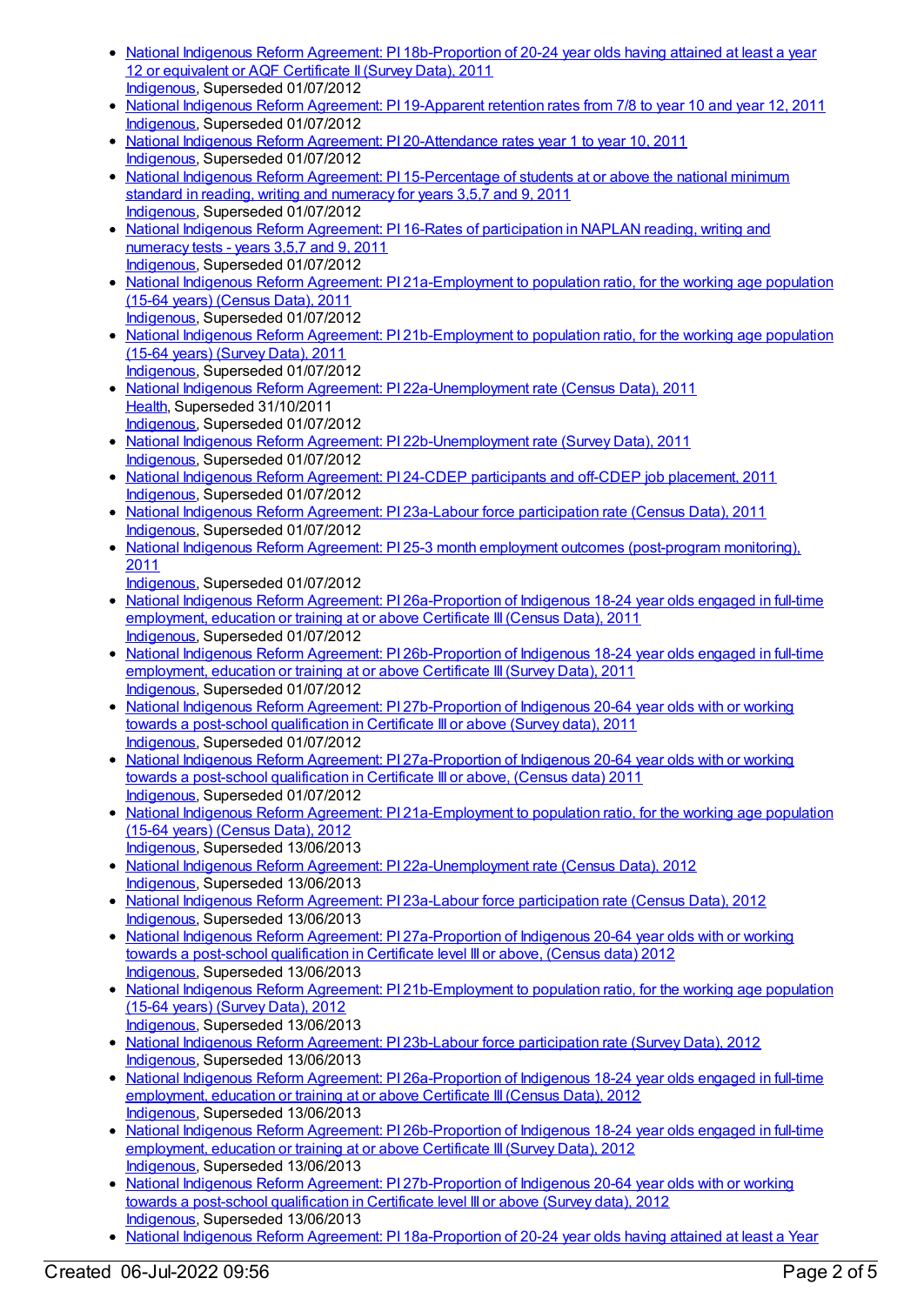12 or equivalent or AQF Certificate level II (Census Data), 2012 [Indigenous](https://meteor.aihw.gov.au/RegistrationAuthority/6), Superseded 13/06/2013

- National Indigenous Reform Agreement: PI [18b-Proportion](https://meteor.aihw.gov.au/content/438675) of 20-24 year olds having attained at least a Year 12 or equivalent or AQF Certificate level II (Survey Data), 2012 [Indigenous](https://meteor.aihw.gov.au/RegistrationAuthority/6), Superseded 13/06/2013
- National Indigenous Reform [Agreement:](https://meteor.aihw.gov.au/content/438664) PI 17-The proportion of Indigenous children (by geographic location as identified by the ASGC), who are enrolled in (and attending, where possible to measure) a preschool program, 2012
- [Indigenous](https://meteor.aihw.gov.au/RegistrationAuthority/6), Superseded 13/06/2013
- National Indigenous Reform Agreement: PI [22b-Unemployment](https://meteor.aihw.gov.au/content/438709) rate (Survey Data), 2012 [Indigenous](https://meteor.aihw.gov.au/RegistrationAuthority/6), Superseded 13/06/2013
- National Indigenous Reform Agreement: PI [15-Percentage](https://meteor.aihw.gov.au/content/438652) of students at or above the national minimum standard in reading, writing and numeracy for Years 3,5,7 and 9, 2012 [Indigenous](https://meteor.aihw.gov.au/RegistrationAuthority/6), Superseded 13/06/2013
- National Indigenous Reform Agreement: PI 16-Rates of [participation](https://meteor.aihw.gov.au/content/438661) in NAPLAN reading, writing and numeracy tests - Years 3,5,7 and 9, 2012 [Indigenous](https://meteor.aihw.gov.au/RegistrationAuthority/6), Superseded 13/06/2013
- National Indigenous Reform Agreement: PI [19-Apparent](https://meteor.aihw.gov.au/content/438684) retention rates from 7/8 to Year 10 and Year 12, 2012 [Indigenous](https://meteor.aihw.gov.au/RegistrationAuthority/6), Superseded 13/06/2013
- National Indigenous Reform Agreement: PI [20-Attendance](https://meteor.aihw.gov.au/content/438692) rates Year 1 to Year 10, 2012 [Indigenous](https://meteor.aihw.gov.au/RegistrationAuthority/6), Superseded 13/06/2013
- National Indigenous Reform [Agreement:](https://meteor.aihw.gov.au/content/438724) PI 24-CDEP participants and off-CDEP job placement, 2012 [Indigenous](https://meteor.aihw.gov.au/RegistrationAuthority/6), Superseded 13/06/2013
- National Indigenous Reform Agreement: PI 25-3 month employment outcomes [\(post-program](https://meteor.aihw.gov.au/content/438731) monitoring), 2012
- [Indigenous](https://meteor.aihw.gov.au/RegistrationAuthority/6), Superseded 13/06/2013
- National Indigenous Reform Agreement: PI [12b-Attainment](https://meteor.aihw.gov.au/content/484364) of Year 12 or equivalent (survey data), 2013 [Indigenous](https://meteor.aihw.gov.au/RegistrationAuthority/6), Superseded 13/12/2013
- National Indigenous Reform Agreement: PI [15b-Proportion](https://meteor.aihw.gov.au/content/484377) of Indigenous 20-64 year olds with or working towards a post-school qualification in Certificate level III or above (survey data), 2013 [Indigenous](https://meteor.aihw.gov.au/RegistrationAuthority/6), Superseded 13/12/2013
- National Indigenous Reform Agreement: PI [11-Percentage](https://meteor.aihw.gov.au/content/484338) of students at or above the national minimum standard in reading, writing and numeracy for Years 3, 5, 7 and 9, 2013 [Indigenous](https://meteor.aihw.gov.au/RegistrationAuthority/6), Superseded 13/12/2013
- National Indigenous Reform Agreement: PI [13-Attendance](https://meteor.aihw.gov.au/content/484367) rates Year 1 to Year 10, 2013 [Indigenous](https://meteor.aihw.gov.au/RegistrationAuthority/6), Superseded 13/12/2013
- National Indigenous Reform Agreement: PI 14b-Level of workforce [participation](https://meteor.aihw.gov.au/content/484372) (survey data), 2013 [Indigenous](https://meteor.aihw.gov.au/RegistrationAuthority/6), Superseded 13/12/2013
- National Indigenous Reform Agreement: PI [12a-Attainment](https://meteor.aihw.gov.au/content/484358) of Year 12 or equivalent (Census data), 2013 [Indigenous](https://meteor.aihw.gov.au/RegistrationAuthority/6), Superseded 13/12/2013
- National Indigenous Reform Agreement: PI 14a-Level of workforce [participation](https://meteor.aihw.gov.au/content/484369) (Census data), 2013 [Indigenous](https://meteor.aihw.gov.au/RegistrationAuthority/6), Superseded 13/12/2013
- National Indigenous Reform Agreement: PI [15a-Proportion](https://meteor.aihw.gov.au/content/484375) of Indigenous 20-64 year olds with or working towards a post-school qualification in Certificate level III or above, (Census data) 2013 [Indigenous](https://meteor.aihw.gov.au/RegistrationAuthority/6), Superseded 13/12/2013
- National Indigenous Reform [Agreement:](https://meteor.aihw.gov.au/content/484327) PI 10-The proportion of Indigenous children aged 4 and 5 years who are enrolled in, and attending, a preschool program in the year before full-time schooling, by remoteness, 2013 [Indigenous](https://meteor.aihw.gov.au/RegistrationAuthority/6), Superseded 13/12/2013
- National Indigenous Reform Agreement: PI [11-Percentage](https://meteor.aihw.gov.au/content/525827) of students at or above the national minimum standard in reading, writing and numeracy for Years 3, 5, 7 and 9, 2014 [Indigenous](https://meteor.aihw.gov.au/RegistrationAuthority/6), Superseded 24/11/2014
- National Indigenous Reform Agreement: PI [12a-Attainment](https://meteor.aihw.gov.au/content/525821) of Year 12 or equivalent (Census data), 2014 [Indigenous](https://meteor.aihw.gov.au/RegistrationAuthority/6), Superseded 24/11/2014
- National Indigenous Reform Agreement: PI [12b-Attainment](https://meteor.aihw.gov.au/content/525816) of Year 12 or equivalent (survey data), 2014 [Indigenous](https://meteor.aihw.gov.au/RegistrationAuthority/6), Superseded 24/11/2014
- National Indigenous Reform Agreement: PI [13-Attendance](https://meteor.aihw.gov.au/content/525814) rates Year 1 to Year 10, 2014 [Indigenous](https://meteor.aihw.gov.au/RegistrationAuthority/6), Superseded 24/11/2014
- National Indigenous Reform Agreement: PI 14a-Level of workforce [participation](https://meteor.aihw.gov.au/content/525776) (Census data), 2014 [Indigenous](https://meteor.aihw.gov.au/RegistrationAuthority/6), Superseded 24/11/2014
- National Indigenous Reform Agreement: PI 14b-Level of workforce [participation](https://meteor.aihw.gov.au/content/525761) (survey data), 2014 [Indigenous](https://meteor.aihw.gov.au/RegistrationAuthority/6), Superseded 24/11/2014
- National Indigenous Reform Agreement: PI [15a-Proportion](https://meteor.aihw.gov.au/content/525738) of Indigenous 20-64 year olds with or working towards a post-school qualification in Certificate level III or above, (Census data) 2014 [Indigenous](https://meteor.aihw.gov.au/RegistrationAuthority/6), Superseded 24/11/2014
- National Indigenous Reform Agreement: PI [15b-Proportion](https://meteor.aihw.gov.au/content/525731) of Indigenous 20-64 year olds with or working towards a post-school qualification in Certificate level III or above (survey data), 2014 [Indigenous](https://meteor.aihw.gov.au/RegistrationAuthority/6), Superseded 24/11/2014
- National Indigenous Reform Agreement: PI 10-The proportion of Indigenous children aged 4 and 5 years who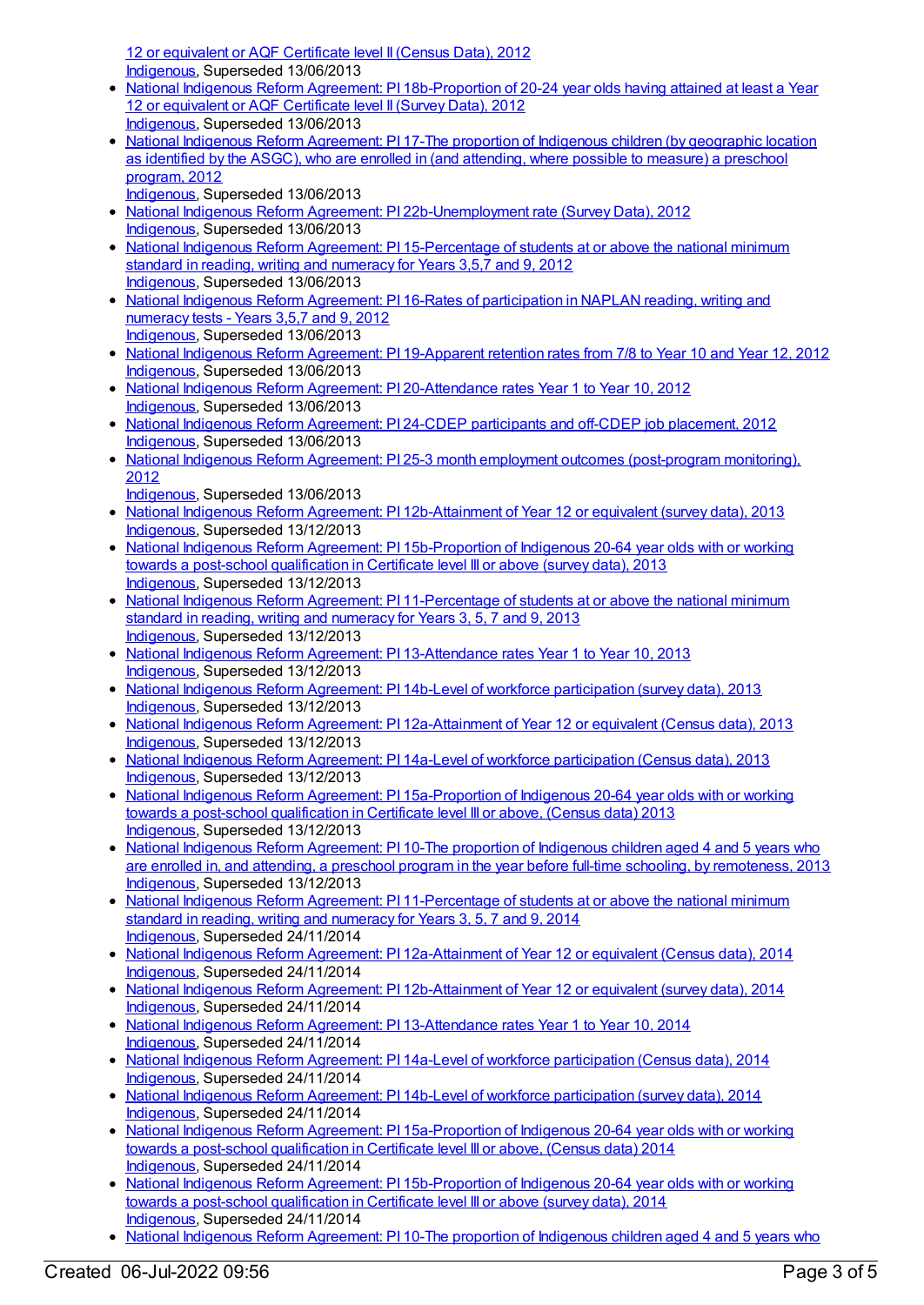are enrolled in, and attending, a preschool program in the year before full-time schooling, by remoteness, 2014 [Indigenous](https://meteor.aihw.gov.au/RegistrationAuthority/6), Superseded 24/11/2014

- National Indigenous Reform Agreement: PI [12b-Attainment](https://meteor.aihw.gov.au/content/579098) of Year 12 or equivalent (survey data), 2015 [Indigenous](https://meteor.aihw.gov.au/RegistrationAuthority/6), Superseded 18/11/2015
- National Indigenous Reform Agreement: PI [13-Attendance](https://meteor.aihw.gov.au/content/579101) rates Year 1 to Year 10, 2015 [Indigenous](https://meteor.aihw.gov.au/RegistrationAuthority/6), Superseded 18/11/2015
- National Indigenous Reform Agreement: PI 14b-Level of workforce [participation](https://meteor.aihw.gov.au/content/579106) (survey data), 2015 [Indigenous](https://meteor.aihw.gov.au/RegistrationAuthority/6), Superseded 18/11/2015
- National Indigenous Reform Agreement: PI [15a-Proportion](https://meteor.aihw.gov.au/content/579108) of Indigenous 20-64 year olds with or working towards a post-school qualification in Certificate level III or above, (Census data) 2015 [Indigenous](https://meteor.aihw.gov.au/RegistrationAuthority/6), Superseded 18/11/2015
- National Indigenous Reform Agreement: PI [15b-Proportion](https://meteor.aihw.gov.au/content/579110) of Indigenous 20-64 year olds with or working towards a post-school qualification in Certificate level III or above (survey data), 2015 [Indigenous](https://meteor.aihw.gov.au/RegistrationAuthority/6), Superseded 18/11/2015
- National Indigenous Reform [Agreement:](https://meteor.aihw.gov.au/content/579083) PI 10-The proportion of Indigenous children aged 4 and 5 years who are enrolled in, and attending, a preschool program in the year before full-time schooling, by remoteness, 2015 [Indigenous](https://meteor.aihw.gov.au/RegistrationAuthority/6), Superseded 18/11/2015
- National Indigenous Reform Agreement: PI [11-Percentage](https://meteor.aihw.gov.au/content/579087) of students at or above the national minimum standard in reading, writing and numeracy for Years 3, 5, 7 and 9, 2015 [Indigenous](https://meteor.aihw.gov.au/RegistrationAuthority/6), Superseded 18/11/2015
- National Indigenous Reform Agreement: PI [12a-Attainment](https://meteor.aihw.gov.au/content/579092) of Year 12 or equivalent (Census data), 2015 [Indigenous](https://meteor.aihw.gov.au/RegistrationAuthority/6), Superseded 18/11/2015
- National Indigenous Reform [Agreement:](https://meteor.aihw.gov.au/content/611186) PI 10—The proportion of Indigenous children aged 4 and 5 years who are enrolled in, and attending, a preschool program in the year before full-time schooling, by remoteness, 2016 [Indigenous](https://meteor.aihw.gov.au/RegistrationAuthority/6), Standard 18/11/2015
- National Indigenous Reform Agreement: PI [12a—Attainment](https://meteor.aihw.gov.au/content/611192) of Year 12 or equivalent (Census data), 2016 [Indigenous](https://meteor.aihw.gov.au/RegistrationAuthority/6), Superseded 01/07/2016
- National Indigenous Reform Agreement: PI [12b—Attainment](https://meteor.aihw.gov.au/content/611195) of Year 12 or equivalent (survey data), 2016 [Indigenous](https://meteor.aihw.gov.au/RegistrationAuthority/6), Superseded 01/07/2016
- National Indigenous Reform Agreement: PI 15a-Proportion of Indigenous 20-64 year olds with or working towards a post-school qualification in Certificate level III or above, (Census data) 2016 [Indigenous](https://meteor.aihw.gov.au/RegistrationAuthority/6), Superseded 01/07/2016
- National Indigenous Reform Agreement: PI 14a—Level of workforce [participation](https://meteor.aihw.gov.au/content/611201) (Census data), 2016 [Indigenous](https://meteor.aihw.gov.au/RegistrationAuthority/6), Superseded 01/07/2016
- National Indigenous Reform Agreement: PI 14b—Level of workforce [participation](https://meteor.aihw.gov.au/content/611204) (survey data), 2016 [Indigenous](https://meteor.aihw.gov.au/RegistrationAuthority/6), Superseded 01/07/2016
- National Indigenous Reform Agreement: PI 15b-Proportion of Indigenous 20-64 year olds with or working towards a post-school qualification in Certificate level III or above (survey data), 2016 [Indigenous](https://meteor.aihw.gov.au/RegistrationAuthority/6), Superseded 01/07/2016
- National Indigenous Reform Agreement: PI [13—Attendance](https://meteor.aihw.gov.au/content/612543) rates Year 1 to Year 10, 2016 [Indigenous](https://meteor.aihw.gov.au/RegistrationAuthority/6), Superseded 01/07/2016
- National Indigenous Reform Agreement: PI [11—Percentage](https://meteor.aihw.gov.au/content/611189) of students at or above the national minimum standard in reading, writing and numeracy for Years 3, 5, 7 and 9, 2016 [Indigenous](https://meteor.aihw.gov.au/RegistrationAuthority/6), Superseded 01/07/2016
- National Indigenous Reform Agreement: PI 14a-Level of workforce [participation](https://meteor.aihw.gov.au/content/579104) (Census data), 2015 [Indigenous](https://meteor.aihw.gov.au/RegistrationAuthority/6), Superseded 18/11/2015
- National Indigenous Reform Agreement: PI [11—Percentage](https://meteor.aihw.gov.au/content/645403) of students at or above the national minimum standard in reading, writing and numeracy for Years 3, 5, 7 and 9, 2017 [Indigenous](https://meteor.aihw.gov.au/RegistrationAuthority/6), Superseded 06/06/2017
- National Indigenous Reform Agreement: PI 12a-Attainment of Year 12 or equivalent (Census data), 2017 [Indigenous](https://meteor.aihw.gov.au/RegistrationAuthority/6), Superseded 06/06/2017
- National Indigenous Reform Agreement: PI [12b—Attainment](https://meteor.aihw.gov.au/content/645407) of Year 12 or equivalent (survey data), 2017 [Indigenous](https://meteor.aihw.gov.au/RegistrationAuthority/6), Superseded 06/06/2017
- National Indigenous Reform Agreement: PI [13—Attendance](https://meteor.aihw.gov.au/content/645410) rates Year 1 to Year 10, 2017 [Indigenous](https://meteor.aihw.gov.au/RegistrationAuthority/6), Superseded 06/06/2017
- National Indigenous Reform Agreement: PI 14a—Level of workforce [participation](https://meteor.aihw.gov.au/content/645412) (Census data), 2017 [Indigenous](https://meteor.aihw.gov.au/RegistrationAuthority/6), Superseded 06/06/2017
- National Indigenous Reform Agreement: PI [15a—Proportion](https://meteor.aihw.gov.au/content/645416) of Indigenous 20–64 year olds with or working towards a post-school qualification in Certificate level III or above, (Census data) 2017 [Indigenous](https://meteor.aihw.gov.au/RegistrationAuthority/6), Superseded 06/06/2017
- National Indigenous Reform Agreement: PI 15b-Proportion of Indigenous 20-64 year olds with or working towards a post-school qualification in Certificate level III or above (survey data), 2017 [Indigenous](https://meteor.aihw.gov.au/RegistrationAuthority/6), Superseded 06/06/2017
- National Indigenous Reform Agreement: PI 14b—Level of workforce [participation](https://meteor.aihw.gov.au/content/645414) (survey data), 2017 [Indigenous](https://meteor.aihw.gov.au/RegistrationAuthority/6), Superseded 06/06/2017
- National Indigenous Reform Agreement: PI [10–Proportion](https://meteor.aihw.gov.au/content/663195) of Indigenous children who are enrolled in (and attending, where possible to measure) a preschool program in the year before formal schooling [Indigenous](https://meteor.aihw.gov.au/RegistrationAuthority/6), Superseded 06/06/2017